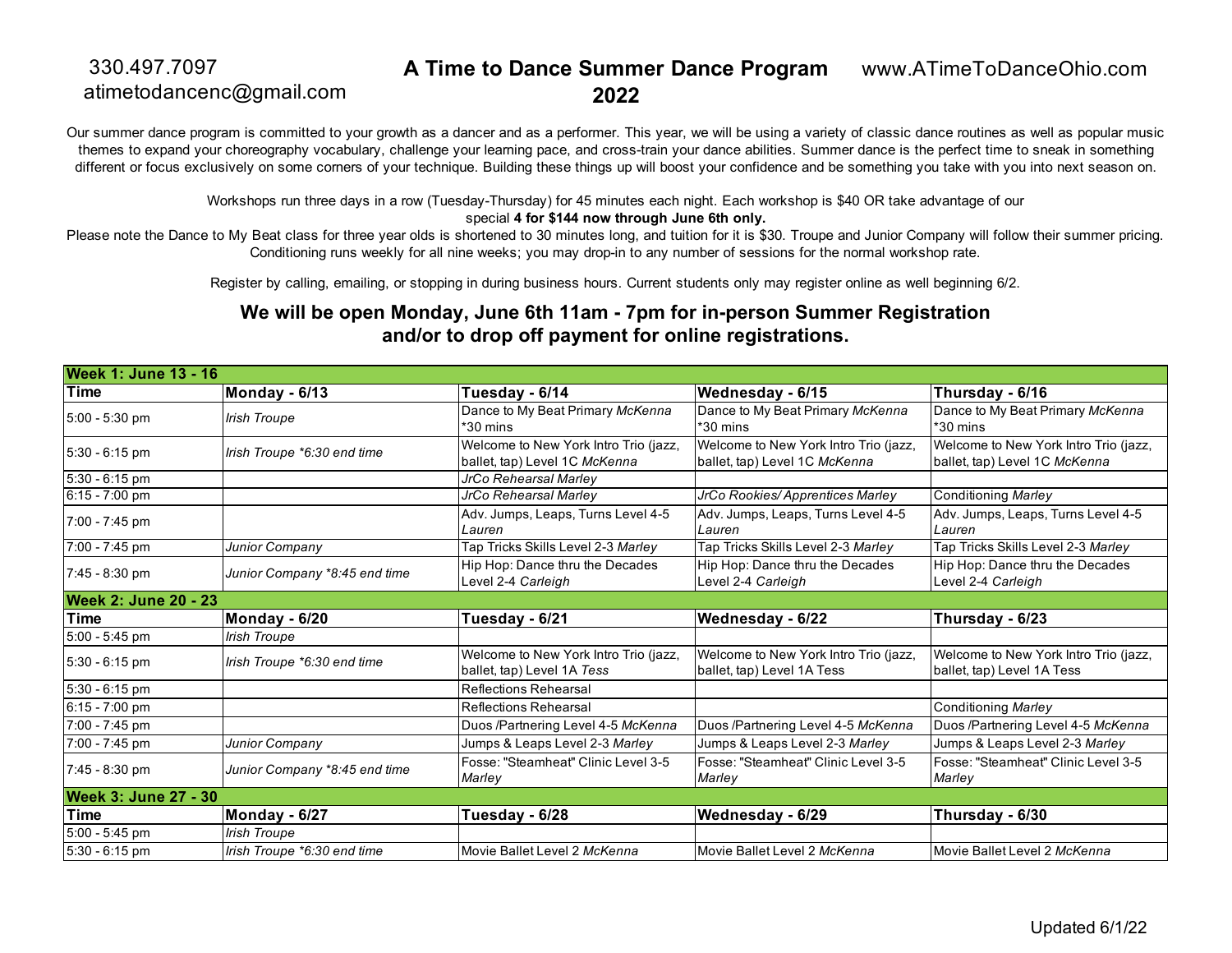### 330.497.7097 atimetodancenc@gmail.com

**A Time to Dance Summer Dance Program**

www.ATimeToDanceOhio.com

| ٧<br>× |
|--------|
|--------|

| $5:30 - 6:15$ pm            |                               | <b>Reflections Rehearsal</b>                             |                                                          |                                                                                         |
|-----------------------------|-------------------------------|----------------------------------------------------------|----------------------------------------------------------|-----------------------------------------------------------------------------------------|
| $6:15 - 7:00$ pm            |                               | <b>Reflections Rehearsal</b>                             | JrCo Rookies/Apprentices Marley                          | Conditioning McKenna                                                                    |
| 7:00 - 7:45 pm              | Junior Company                | Contemporary Level 3-5 McKenna                           | Contemporary Level 3-5 McKenna                           | Contemporary Level 3-5 McKenna                                                          |
| 7:00 - 7:45 pm              |                               | Pop Hip Hop Level 1-2 Emily H                            | Pop Hip Hop Level 1-2 Emily H                            | Pop Hip Hop Level 1-2 Emily H                                                           |
| 7:45 - 8:30 pm              | Junior Company *8:45 end time | Irish: Treble Jig Clinic (min. 1 year hard               | Irish: Treble Jig Clinic (min. 1 year hard               | Irish: Treble Jig Clinic (min. 1 year hard                                              |
|                             |                               | shoe) Emily J                                            | shoe) Emily J                                            | shoe) Emily J                                                                           |
| Week 4: July 4 - 7          |                               |                                                          |                                                          |                                                                                         |
| <b>Time</b>                 | Monday - 7/4                  | Tuesday - 7/5                                            | Wednesday - 7/6                                          | Thursday - 7/7                                                                          |
| 5:30 - 6:15 pm              |                               | Welcome to New York Intro Trio (jazz,                    | Welcome to New York Intro Trio (jazz,                    | Welcome to New York Intro Trio (jazz,                                                   |
|                             |                               | ballet, tap) Level 1B Tiffany                            | ballet, tap) Level 1B Tiffany                            | ballet, tap) Level 1B Tiffany                                                           |
| 5:30 - 6:15 pm              |                               | <b>Reflections Rehearsal</b>                             |                                                          |                                                                                         |
| 5:30 - 6:15 pm              |                               | JrCo Rehearsal Marley                                    |                                                          |                                                                                         |
| 6:15 - 7:00 pm              |                               | <b>Reflections Rehearsal</b>                             |                                                          |                                                                                         |
| 6:15 - 7:00 pm              | Closed for Independence Day   | JrCo Rehearsal Marley                                    |                                                          | <b>Conditioning Marley</b>                                                              |
| 6:15 - 7:00 pm              |                               | Special Needs Welcome to New York                        | Special Needs Welcome to New York                        | Special Needs Welcome to New York                                                       |
|                             |                               | Dance Camp age 13+ Tiffany                               | Dance Camp age 13+ Tiffany                               | Dance Camp age 13+ Tiffany                                                              |
| 7:00 - 7:45 pm              |                               | Marvel Intro Trio (jazz, ballet, tap) Level              |                                                          | Marvel Intro Trio (jazz, ballet, tap) Level Marvel Intro Trio (jazz, ballet, tap) Level |
|                             |                               | 1C Alex                                                  | 1C Alex                                                  | 1C Alex                                                                                 |
| 7:00 - 7:45 pm              |                               | Turn Clinic Level 3-4 Marley                             | Turn Clinic Level 3-4 Marley                             | Turn Clinic Level 3-4 Marley                                                            |
| 7:45 - 8:30 pm              |                               | Irish: Soft Shoe Jig Level 2-3 Emily J                   | Irish: Soft Shoe Jig Level 2-3 Emily J                   | Irish: Soft Shoe Jig Level 2-3 Emily J                                                  |
| <b>Week 5: July 11 - 14</b> |                               |                                                          |                                                          |                                                                                         |
| <b>Time</b>                 | Monday - 7/11                 | Tuesday - 7/12                                           | Wednesday - 7/13                                         | Thursday - 7/14                                                                         |
| 5:00 - 5:45 pm              | <b>Irish Troupe</b>           |                                                          |                                                          |                                                                                         |
| 5:30 - 6:00 pm              | <b>Irish Troupe</b>           | Dance to My Beat Primary McKenna<br>'30 mins             | Dance to My Beat Primary McKenna<br>'30 mins             | Dance to My Beat Primary McKenna<br>*30 mins                                            |
| 5:30 - 6:15 pm              | Irish Troupe *6:30 end time   | <b>Reflections Rehearsal</b>                             |                                                          |                                                                                         |
| $5:30 - 6:15$ pm            |                               | JrCo Rehearsal Marley                                    |                                                          |                                                                                         |
| $6:15 - 7:00$ pm            |                               | <b>Reflections Rehearsal</b>                             | JrCo Rookies/Apprentices Marley                          |                                                                                         |
| 6:15 - 7:00 pm              |                               | JrCo Rehearsal Marley                                    | Special Needs Movie Dance Camp<br>age 6-12 Alyssia       | Conditioning McKenna                                                                    |
| 7:00 - 7:45 pm              |                               | Tap Classics Level 3-5 Marley                            | Tap Classics Level 3-5 Marley                            | Tap Classics Level 3-5 Marley                                                           |
| 7:00 - 7:45 pm              | <b>Junior Company</b>         | Broadway Revue Level 2 Kelsey                            | Broadway Revue Level 2 Kelsey                            | Broadway Revue Level 2 Kelsey                                                           |
| 7:45 - 8:30 pm              | Junior Company *8:45 end time | Lifts for Lyrical Level 3-5 McKenna                      | Lifts for Lyrical Level 3-5 McKenna                      | Lifts for Lyrical Level 3-5 McKenna                                                     |
| <b>Week 6: July 18 - 21</b> |                               |                                                          |                                                          |                                                                                         |
| <b>Time</b>                 | Monday - 7/18                 | Tuesday - 7/19                                           | Wednesday - 7/20                                         | Thursday - 7/21                                                                         |
| 5:00 - 5:45 pm              | <b>Irish Troupe</b>           |                                                          |                                                          |                                                                                         |
| 5:30 - 6:15 pm              | Irish Troupe *6:30 end time   | <b>Reflections Rehearsal</b>                             |                                                          |                                                                                         |
| 6:15 - 7:00 pm              |                               | Beginning Tap for Adv. Dancers &<br><b>Adults Marley</b> | Beginning Tap for Adv. Dancers &<br><b>Adults Marley</b> | Beginning Tap for Adv. Dancers &<br><b>Adults Marley</b>                                |
| $6:15 - 7:00$ pm            |                               | <b>Reflections Rehearsal</b>                             | Special Needs Movie Dance Camp<br>age 6-12 Alyssia       | Conditioning McKenna                                                                    |
| 7:00 - 7:45 pm              |                               | Duos & Partnering Level 2-3 McKenna                      | Duos & Partnering Level 2-3 McKenna                      | Duos & Partnering Level 2-3 McKenna                                                     |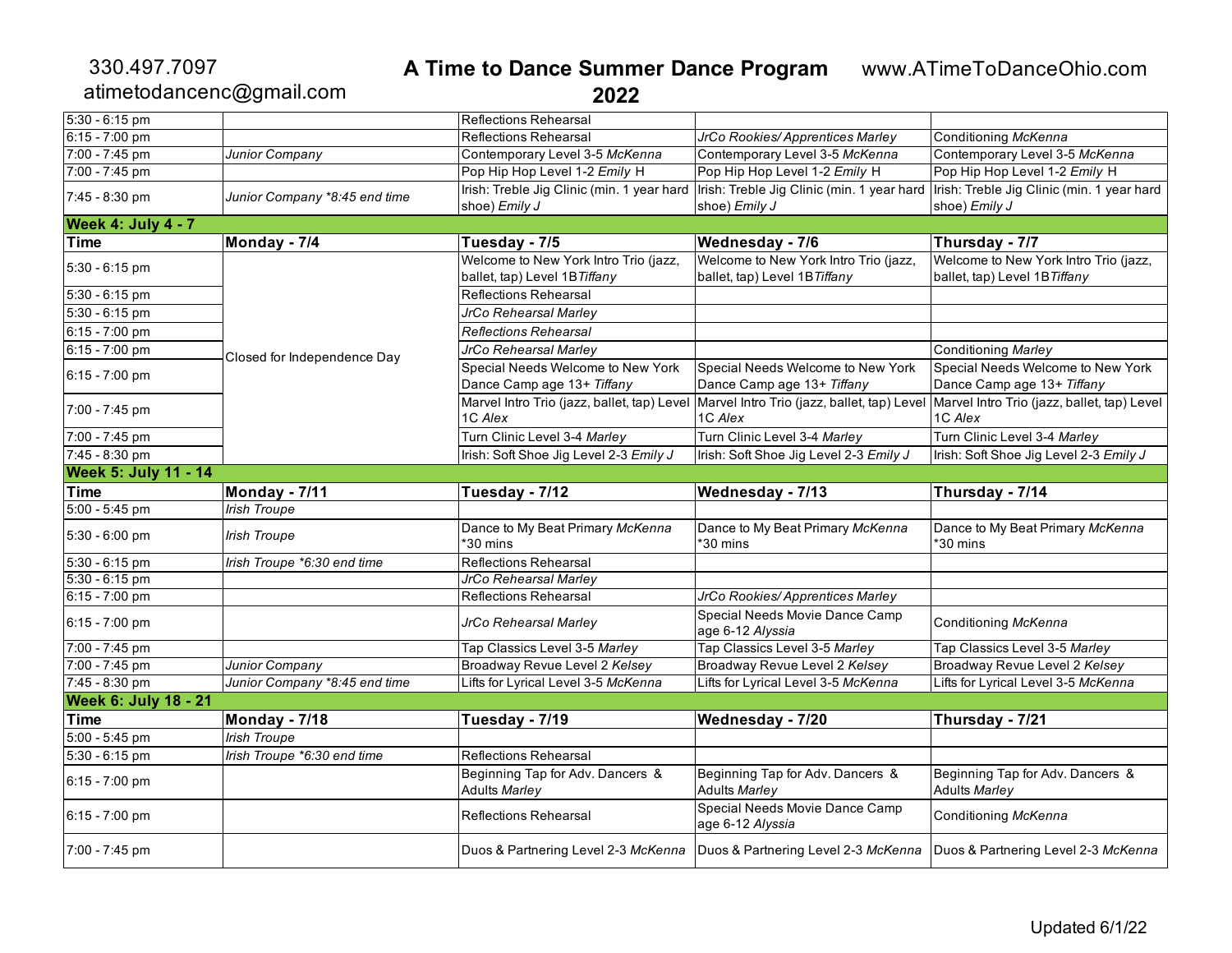### 330.497.7097 atimetodancenc@gmail.com

#### **A Time to Dance Summer Dance Program** www.ATimeToDanceOhio.com

**2022**

| 7:00 - 7:45 pm              | Junior Company                | Irish: Ceili Clinic Level 3-5 Grace N                              | Irish: Ceili Clinic Level 3-5 Grace N                                                                                                            | Irish: Ceili Clinic Level 3-5 Grace N                              |
|-----------------------------|-------------------------------|--------------------------------------------------------------------|--------------------------------------------------------------------------------------------------------------------------------------------------|--------------------------------------------------------------------|
| 7:45 - 8:30 pm              | Junior Company *8:45 end time | <b>Ballet: Classical Variations Level 3</b><br>McKenna             | <b>Ballet: Classical Variations Level 3</b><br>McKenna                                                                                           | <b>Ballet: Classical Variations Level 3</b><br>McKenna             |
| 7:45 - 8:30 pm              |                               | Floorwork Level 4-5 Lauren                                         | Floorwork Level 4-5 Lauren                                                                                                                       | Floorwork Level 4-5 Lauren                                         |
| <b>Week 7: July 25 - 28</b> |                               |                                                                    |                                                                                                                                                  |                                                                    |
| <b>Time</b>                 | Monday - 7/25                 | Tuesday - 7/26                                                     | Wednesday - 7/27                                                                                                                                 | Thursday - 7/28                                                    |
| $5:00 - 5:45$ pm            | <b>Irish Troupe</b>           |                                                                    |                                                                                                                                                  |                                                                    |
| $5:30 - 6:15$ pm            | Irish Troupe *6:30 end time   | Broadway Revue Level 3-5 Tiffany                                   | Broadway Revue Level 3-5 Tiffany                                                                                                                 | Broadway Revue Level 3-5 Tiffany                                   |
| 5:30 - 6:15 pm              |                               | <b>Reflections Rehearsal</b>                                       |                                                                                                                                                  |                                                                    |
| $6:15 - 7:00$ pm            |                               | <b>Reflections Rehearsal</b>                                       | Special Needs Movie Dance Camp<br>age 6-12 Alyssia                                                                                               | Conditioning McKenna                                               |
| 7:00 - 7:45 pm              |                               | Irish Intro Level 1 Grace N                                        | Irish Intro Level 1 Grace N                                                                                                                      | Irish Intro Level 1 Grace N                                        |
| 7:00 - 7:45 pm              | Junior Company                | <b>Classical Pointe Variations (current</b><br>pointe 2-4) McKenna | <b>Classical Pointe Variations (current</b><br>pointe 2-4) McKenna                                                                               | <b>Classical Pointe Variations (current</b><br>pointe 2-4) McKenna |
| 7:45 - 8:30 pm              | Junior Company *8:45 end time | Transitions: Rises & Falls in Floorwork<br>Level 4-5 McKenna       | Transitions: Rises & Falls in Floorwork<br>Level 4-5 McKenna                                                                                     | Transitions: Rises & Falls in Floorwork<br>Level 4-5 McKenna       |
| Week 8: August 1 - 4        |                               |                                                                    |                                                                                                                                                  |                                                                    |
| Time                        | Monday - 8/1                  | Tuesday - 8/2                                                      | Wednesday - 8/3                                                                                                                                  | Thursday - 8/4                                                     |
| 5:00 - 5:45 pm              | <b>Irish Troupe</b>           |                                                                    |                                                                                                                                                  |                                                                    |
| 5:30 - 6:15 pm              | Irish Troupe *6:30 end time   | 1B Aubery                                                          | Marvel Intro Trio (jazz, ballet, tap) Level Marvel Intro Trio (jazz, ballet, tap) Level Marvel Intro Trio (jazz, ballet, tap) Level<br>1B Aubery | 1B Aubery                                                          |
| 5:30 - 6:15 pm              |                               | <b>Reflections Rehearsal</b>                                       |                                                                                                                                                  |                                                                    |
| 5:30 - 6:15 pm              |                               | JrCo Rehearsal Marley                                              |                                                                                                                                                  |                                                                    |
| $6:15 - 7:00$ pm            |                               | <b>Reflections Rehearsal</b>                                       |                                                                                                                                                  |                                                                    |
| 6:15 - 7:00 pm              |                               | JrCo Rehearsal Marley                                              |                                                                                                                                                  | <b>Conditioning Marley</b>                                         |
| $6:15 - 7:00$ pm            |                               | Special Needs Marvel Dance Camp<br>age 13+ Alyssia                 | Special Needs Marvel Dance Camp<br>age 13+ Alyssia                                                                                               | Special Needs Marvel Dance Camp<br>age 13+ Alyssia                 |
| 7:00 - 7:45 pm              |                               | Jazz: Giordano & Luigi styles Level 3-5<br>Linda                   | Jazz: Giordano & Luigi styles Level 3-5<br>Linda                                                                                                 | Jazz: Giordano & Luigi styles Level 3-5<br>Linda                   |
| 7:00 - 7:45 pm              | Junior Company                | High Kick Clinic Level 1-3 Marley                                  | High Kick Clinic Level 1-3 Marley                                                                                                                | High Kick Clinic Level 1-3 Marley                                  |
| 7:45 - 8:30 pm              | Junior Company *8:45 end time | Props in Dance Level 4-5 Marley                                    | Props in Dance Level 4-5 Marley                                                                                                                  | Props in Dance Level 4-5 Marley                                    |
| 7:45 - 8:30 pm              |                               | <b>Beginning Floorwork &amp; Transitions</b><br>Level 2-3 Lauren   | Beginning Floorwork & Transitions<br>Level 2-3 Lauren                                                                                            | <b>Beginning Floorwork &amp; Transitions</b><br>Level 2-3 Lauren   |
| Week 9: August 8 - 11       |                               |                                                                    |                                                                                                                                                  |                                                                    |
| Time                        | Monday - 8/8                  | Tuesday - 8/9                                                      | Wednesday - 8/10                                                                                                                                 | Thursday - 8/11                                                    |
| 5:00 - 5:45 pm              | <b>Irish Troupe</b>           |                                                                    |                                                                                                                                                  |                                                                    |
| 5:30 - 6:15 pm              | Irish Troupe *6:30 end time   | Marvel Intro Trio (jazz, ballet, tap) 1A<br>Aubrey                 | Marvel Intro Trio (jazz, ballet, tap) 1A<br>Aubrey                                                                                               | Marvel Intro Trio (jazz, ballet, tap) 1A<br>Aubrey                 |
| $5:30 - 6:15$ pm            |                               | <b>Reflections Rehearsal</b>                                       |                                                                                                                                                  |                                                                    |
| $6:15 - 7:00$ pm            |                               | <b>Reflections Rehearsal</b>                                       |                                                                                                                                                  | Conditioning Lauren                                                |
| 7:00 - 7:45 pm              |                               | Props in Dance Level 2-3 Lauren                                    | Props in Dance Level 2-3 Lauren                                                                                                                  | Props in Dance Level 2-3 Lauren                                    |
| 7:00 - 7:45 pm              | Junior Company                | 5 Marley                                                           | Drill Team Style Choreography Level 3- Drill Team Style Choreography Level 3-<br>5 Marley                                                        | Drill Team Style Choreography Level 3-<br>5 Marley                 |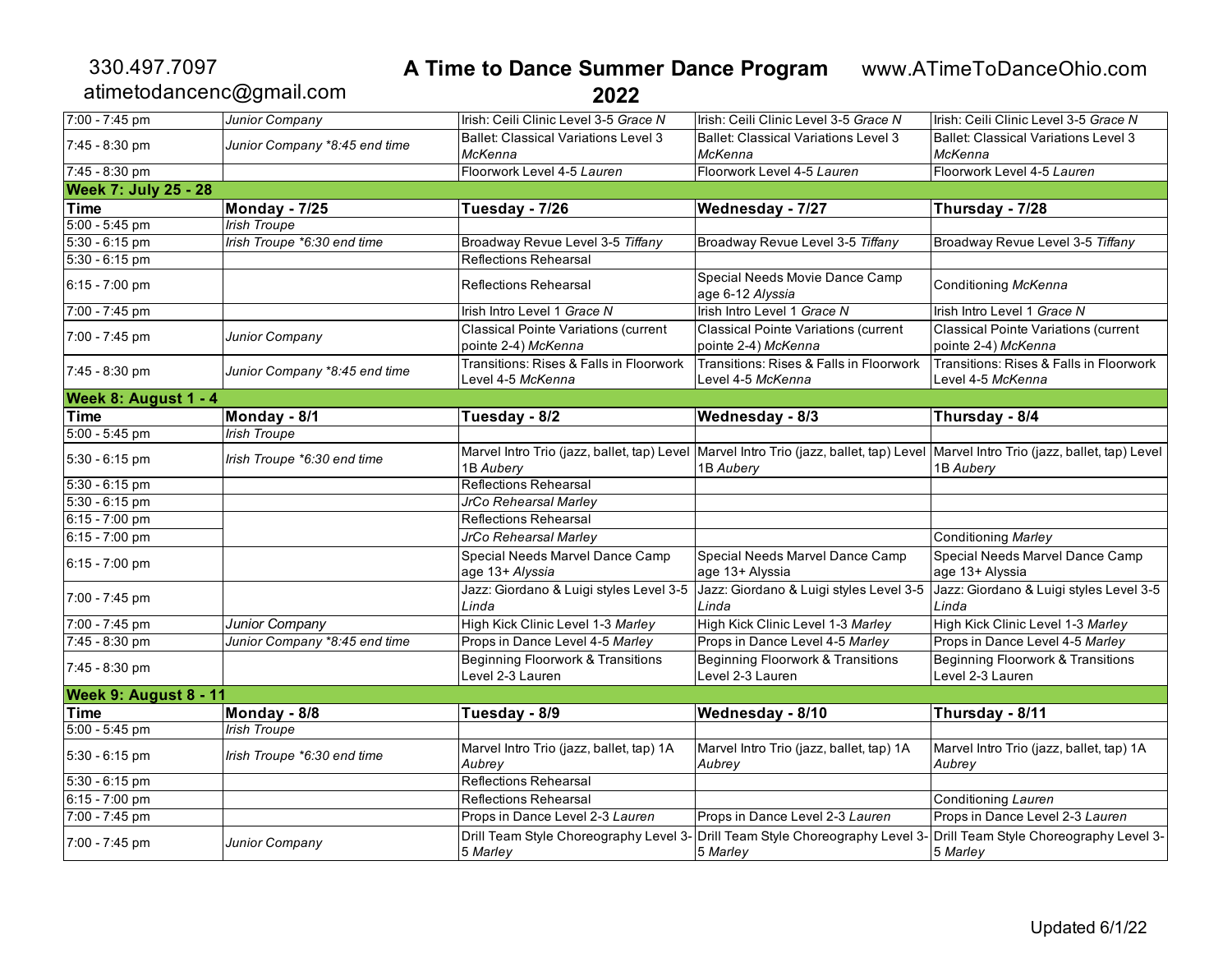### **A Time to Dance Summer Dance Program** www.ATimeToDanceOhio.com

atimetodancenc@gmail.com

330.497.7097

**2022**

| 7:45 - 8:30 pm          | Junior Company *8:45 end time    |                                |                                                        | Tap thru the Decades Level 2-3 Aubrey Tap thru the Decades Level 2-3 Aubrey Tap thru the Decades Level 2-3 Aubrey |  |
|-------------------------|----------------------------------|--------------------------------|--------------------------------------------------------|-------------------------------------------------------------------------------------------------------------------|--|
| 7:45 - 8:30 pm          |                                  | Pop Hip Hop Level 4-5 Carleigh | Pop Hip Hop Level 4-5 Carleigh                         | Pop Hip Hop Level 4-5 Carleigh                                                                                    |  |
|                         |                                  |                                |                                                        |                                                                                                                   |  |
| <b>Irish Troupe</b>     | Rehearsal                        | Mondays                        | $5:00 - 6:30$ pm                                       |                                                                                                                   |  |
|                         | Conditioning (optional)          | Mondays                        | $6:30 - 7:00$ pm                                       |                                                                                                                   |  |
|                         | Class                            | Mondays                        | 7:00 - 8:45 pm                                         |                                                                                                                   |  |
| <b>Junior Company</b>   | Rehearsals                       | Tuesdays: 6/14, 7/5, 7/12, 8/2 | $5:30 - 7:00$ pm                                       |                                                                                                                   |  |
|                         | <b>Apprentices &amp; Rookies</b> | Wednesdays: 6/15, 6/29, 7/13   | $6:15 - 7:00 \text{ pm}$                               |                                                                                                                   |  |
|                         | Intensive                        | August 22, 24, 25              | $5:30 - 8:00$ pm                                       |                                                                                                                   |  |
| <b>Reflections Show</b> | <b>Rehearsals</b>                | Tuesdays                       | 5:30 - 7:00 pm *some additional--see separate schedule |                                                                                                                   |  |

| <b>One-on-One Coaching and Private Lessons</b> |                                             |                                              |                                                   |                                |  |
|------------------------------------------------|---------------------------------------------|----------------------------------------------|---------------------------------------------------|--------------------------------|--|
| <b>Options:</b>                                | 30 minutes with One Student<br>\$25/Student | 30 minutes with Two Students<br>\$20/Student | Summer Special: Take 6<br>\$130 or \$105/ Student | Other arrangements by request. |  |

| Level Guide:                   |                                                                                          |                                |                                  | <b>Important Dates</b>        |
|--------------------------------|------------------------------------------------------------------------------------------|--------------------------------|----------------------------------|-------------------------------|
| Primary                        | Pre-school                                                                               | age 3                          | <b>Farmers Market Outreaches</b> | $6/22$ , $7/20$ , $8/10$ @ 3p |
| Level 1A                       | <b>Beginning</b>                                                                         | age 4-5                        | <b>Main Street Festival</b>      | August 13th                   |
| Level 1B                       | Beginning                                                                                | age 6-8                        | <b>Massillon Fun Fest</b>        | August 13th                   |
| Level 1C                       | Beginning                                                                                | age $9+$                       | 22-'23 Season Registration       | August 17th & 18th @ 10a - 7p |
| Level 2                        | Low Intermediate                                                                         | (typically 2+ yrs experience)  | <b>ATTDJC Photos</b>             | tentative August 27th         |
| Level 3                        | Intermediate                                                                             | (typically 5+ yrs experience)  | 1st Day of "Fall" Classes        | September 7th                 |
| Level 4                        | High Intermediate/Low Advaned (typically 8+ yrs experience)                              |                                | "Reflections" Performance        | September 17th                |
| Level 5                        | Advanced                                                                                 | (typically 10+ yrs experience) |                                  |                               |
| we will contact you to adjust. | Questions? We will help! If we see you have selected below or above your best fit level, |                                |                                  |                               |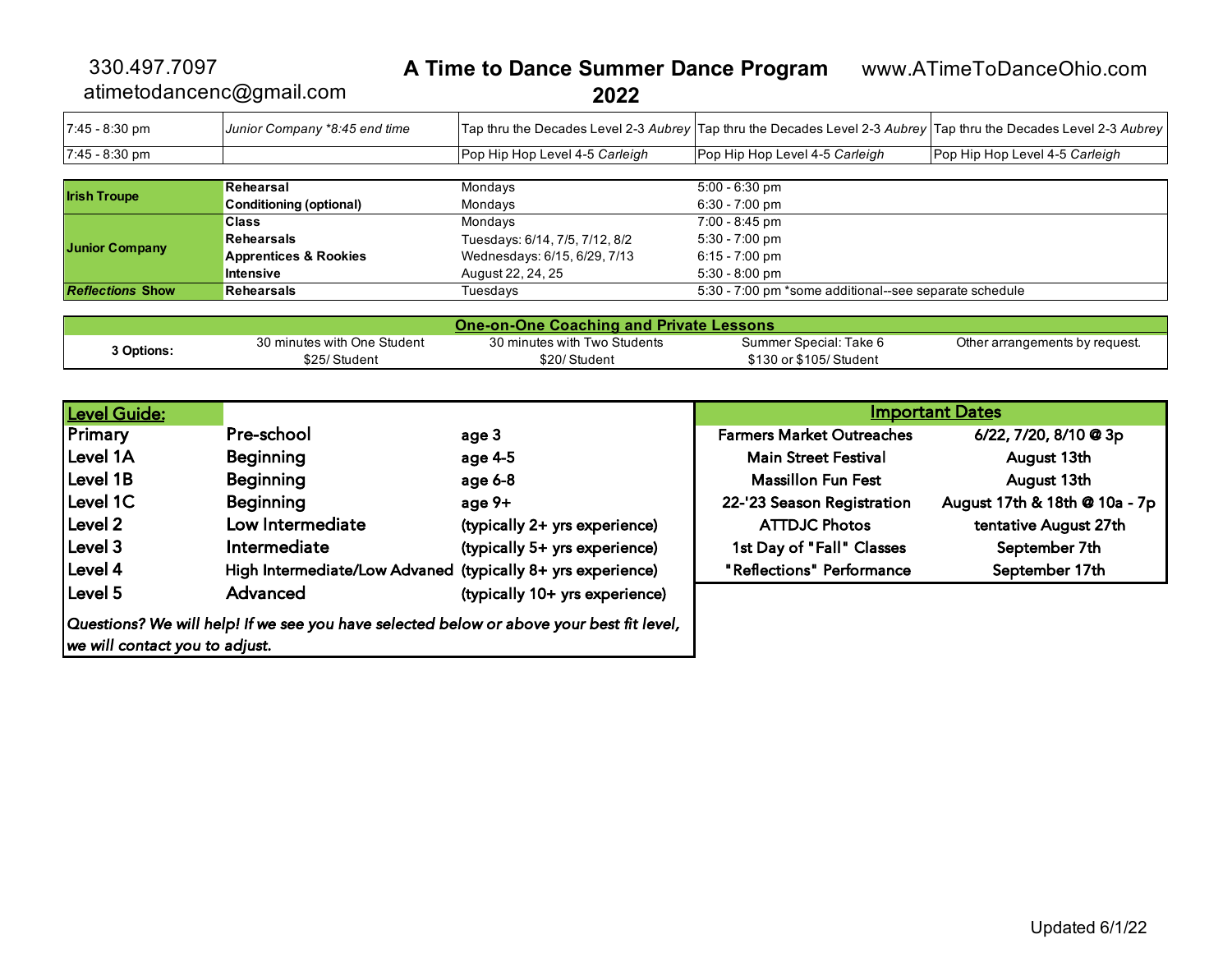| <b>Dance Class</b>           | Description                                                                  | Requirements  | Instructor      | Time          | <b>Dates</b>        |
|------------------------------|------------------------------------------------------------------------------|---------------|-----------------|---------------|---------------------|
| Special Needs Movie Dance    | get moving with multiple styles of dance to                                  | age 6 - 12    | Alyssia         | $6:15 - 7:00$ | Wednesdays: Weeks   |
| Camp 6-12                    | music from your favorite popular movies                                      |               |                 |               | 5, 6, 7             |
| Special Needs Marvel Dance   | have fun with multiple styles of dance combos age 13+                        |               | Alyssia         | $6:15 - 7:00$ | Week 8              |
| Camp 13+                     | with a Marvel movies theme                                                   |               |                 |               |                     |
| Special Needs Welcome to New | have fun with multiple styles of dance combos age 13+                        |               | Tiffany         | $6:15 - 7:00$ | Week 4              |
| York Dance Camp 13+          | with a New York City theme                                                   |               |                 |               |                     |
| Dance To My Beat             | learn upbeat dance class fundamentals using                                  | Primary       | McKenna         | $5:30 - 6:00$ | Week 5              |
|                              | story, props, and good beats                                                 |               |                 |               |                     |
| Dance To My Beat             | learn upbeat dance class fundamentals using                                  | Primary       | McKenna         | $5:00 - 5:30$ | Week 1              |
|                              | story, props, and good beats                                                 |               |                 |               |                     |
| Intro: Irish                 | learn the beginning steps and techniques of                                  | Level 1       | Grace N         | $7:00 - 7:45$ | Week 7              |
|                              | traditional Irish dance                                                      |               |                 |               |                     |
| High Kick Clinic             | learn and clean high kick and precision work                                 | Level 1 - 2   | Marley          | $7:00 - 7:45$ | Week 8              |
|                              | fundamentals for kickline                                                    |               |                 |               |                     |
| Intro Trio: Marvel           | learn tap, ballet, jazz to Marvel movie                                      | Level 1A      | Aubrey          | $5:30 - 6:15$ | Week 9              |
|                              | soundtacks                                                                   |               |                 |               |                     |
|                              | Intro Trio: Welcome to New York learn tap, ballet, jazz to music celebrating | Level 1A      | Tess            | $5:30 - 6:15$ | Week 2              |
|                              | fabulous New York City and its arts                                          |               |                 |               |                     |
| Intro Trio: Marvel           | learn tap, ballet, jazz to Marvel movie                                      | Level 1B      | Aubrey          | $5:30 - 6:15$ | Week 8              |
|                              | soundtacks                                                                   |               |                 |               |                     |
|                              | Intro Trio: Welcome to New York learn tap, ballet, jazz to music celebrating | Level 1B      | Tiffany         | $5:30 - 6:15$ | Week 4              |
|                              | fabulous New York City and its arts                                          |               |                 |               |                     |
| Intro Trio: Marvel           | learn tap, ballet, jazz to Marvel movie                                      | Level 1C      | Alex            | $7:00 - 7:45$ | Week 4              |
|                              | soundtacks                                                                   |               |                 |               |                     |
|                              | Intro Trio: Welcome to New York learn tap, ballet, jazz to music celebrating | Level 1C      | McKenna/ Marley | $5:30 - 6:15$ | Week 1              |
|                              | fabulous New York City                                                       |               |                 |               |                     |
| Ballet: Movie Choreography   | get moving with your favorite movie dance                                    | Level 2       | McKenna         | $5:30 - 6:15$ | Week 3              |
|                              | moments                                                                      |               |                 |               |                     |
| <b>Broadway Revue</b>        | learn choreography from hit muscials                                         | Level 2       | Kelsey          | $7:00 - 7:45$ | Week $\overline{5}$ |
| Conditioning                 | weekly strengthening and stetching exercises Level 2 - 5 (& minimum varied   |               |                 | $6:15 - 7:00$ | Thursdays           |
|                              | for dancers                                                                  | age 9)        |                 |               |                     |
| Beginning Floorwork &        | commonly used in lyrical, jazz, musical                                      | Level $2 - 3$ | Lauren          | $7:45 - 8:30$ | Week 8              |
| Transitions                  | theater, contemporary                                                        |               |                 |               |                     |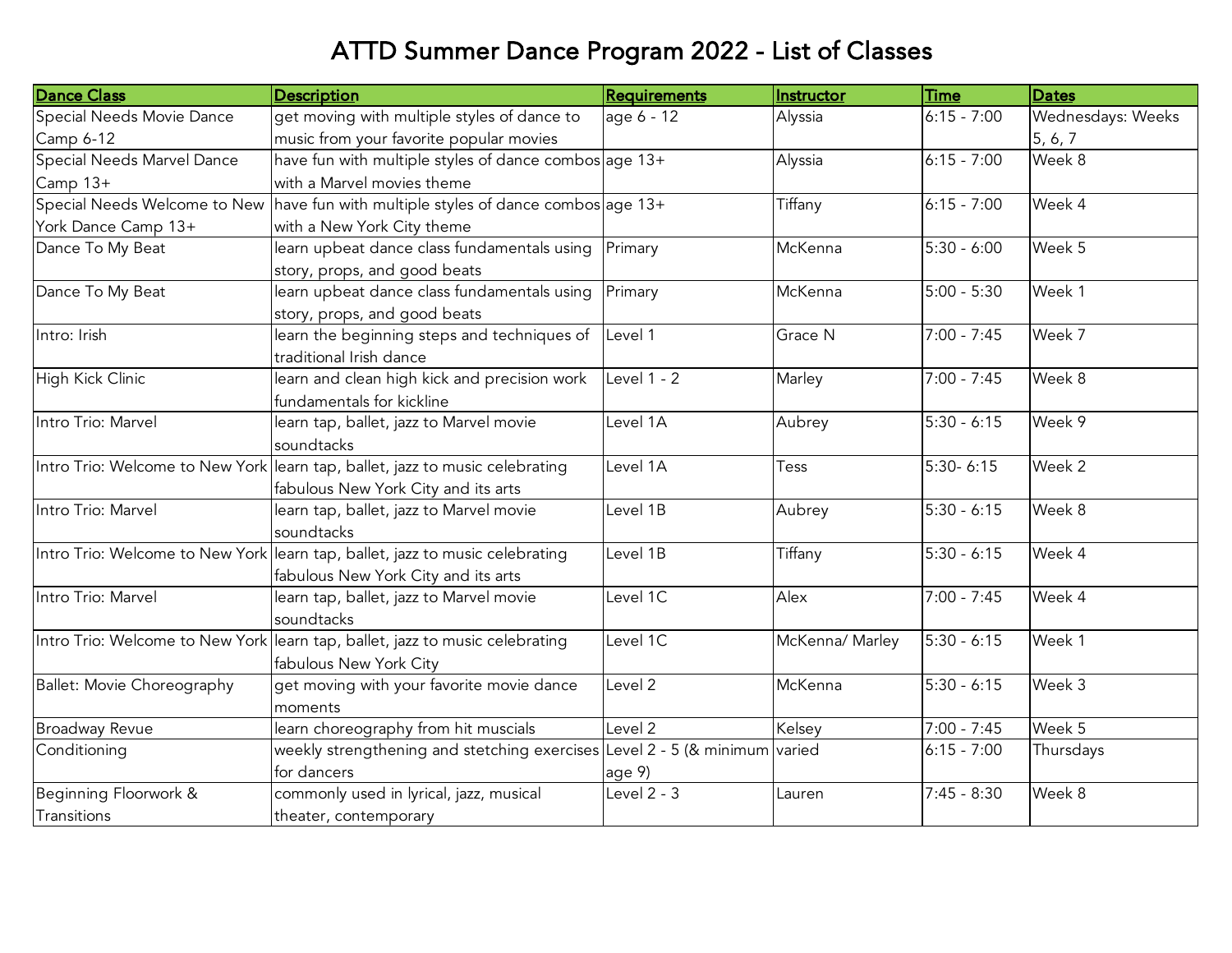| <b>Dance Class</b>                  | <b>Description</b>                                                         | <b>Requirements</b> | Instructor | <b>Time</b>   | <b>Dates</b> |
|-------------------------------------|----------------------------------------------------------------------------|---------------------|------------|---------------|--------------|
| Duos & Partnering                   | partnering and duet work for use in                                        | Level $2 - 3$       | McKenna    | $7:00 - 7:45$ | Week 6       |
|                                     | contemporary, ballet, lyrical, musical theater,                            |                     |            |               |              |
|                                     | modern, and jazz                                                           |                     |            |               |              |
| Irish: Soft Shoe Jig                | learn a new traditional Irish set dance                                    | Level $2 - 3$       | Emily J    | $7:45 - 8:30$ | Week 4       |
| Jumps & Leaps                       | popular jumps and leaps for jazz, lyrical,                                 | Level $2 - 3$       | Marley     | $7:00 - 7:45$ | Week 2       |
|                                     | ballet, and more                                                           |                     |            |               |              |
| Pop Hip Hop                         | learn popular hip hop choreography                                         | Level 1 - 2         | Emily H    | $7:00 - 7:45$ | Week 3       |
| Props in Dance                      | various style combos using props                                           | Level $2 - 3$       | Lauren     | $7:00 - 7:45$ | Week 9       |
| Tap 'Tricks' Skills: Wings,         | focus on achieving or leveling up your wings,                              | Level $2 - 3$       | Marley     | $7:00 - 7:45$ | Week 1       |
| Pullbacks, Over-the-Tops            | pull backs, and over-the-tops                                              |                     |            |               |              |
| Tap: Dance through the              | learn different styles of tap popularized in                               | Level $2 - 3$       | Aubrey     | $7:45 - 8:30$ | Week 9       |
| Decades                             | different decades                                                          |                     |            |               |              |
| Hip Hop: Dance through the          | learn different styles of hip hop popularized in Level 2 - 4               |                     | Carleigh   | $7:45 - 8:30$ | Week 1       |
| Decades                             | different decades                                                          |                     |            |               |              |
| Irish: Treble Jig Clinic            | learn a new traditional Irish set dance in                                 | minimum 1 year of   | Emily J    | $7:45 - 8:30$ | Week 3       |
|                                     | hardshoe                                                                   | hardshoe            |            |               |              |
| Conditioning                        | weekly strengthening and stetching exercises Level 2 - 5 (& minimum varied |                     |            | $6:15 - 7:00$ | Thursdays    |
|                                     | for dancers                                                                | age 9)              |            |               |              |
| <b>Ballet: Classical Variations</b> | learn a classical ballet variation                                         | Level 3             | McKenna    | $7:45 - 8:30$ | Week 6       |
| Turn Clinic                         | popular turns across jazz, ballet, lyrical, and                            | Level $3 - 4$       | Marley     | $7:00 - 7:45$ | Week 4       |
|                                     | more                                                                       |                     |            |               |              |
| <b>Broadway Revue</b>               | learn choreography from hit muscials                                       | Level 3 - 5         | Tiffany    | $5:30 - 6:15$ | Week 7       |
| Tap Classics: "BS Chorus"           | learn the classic BS Chorus                                                | Level 3 - 5         | Marley     | $7:00 - 7:45$ | Week 5       |
| Contemporary                        | work combos of current contemporary dance                                  | Level 3 - 5         | McKenna    | $7:00 - 7:45$ | Week 3       |
|                                     | movement                                                                   |                     |            |               |              |
| Drill Team Style Choreography       | drill team / jazz style precision high kick                                | Level 3 - 5         | Marley     | $7:00 - 7:45$ | Week 9       |
|                                     | combo to improve technique and expand                                      |                     |            |               |              |
|                                     | choreography vocabulary *will perform 8/13                                 |                     |            |               |              |
|                                     | @ Main St. Festival                                                        |                     |            |               |              |
| Irish: Ceili Clinic                 | learn a traditional Irish ceili                                            | Level 3 - 5         | Grace N    | $7:00 - 7:45$ | Week 6       |
|                                     | Jazz: Fosse's "Steamheat" Clinic  learn the Fosse classic "Steamheat"      | Level $3 - 5$       | Marley     | $7:45 - 8:30$ | Week 2       |
|                                     |                                                                            |                     |            |               |              |
| Jazz: Giordano & Luigi styles       | learn key style and techniques from jazz                                   | Level 3 - 5         | Linda      | $7:00 - 7:45$ | Week 8       |
|                                     | masters, Giordano and Luigi                                                |                     |            |               |              |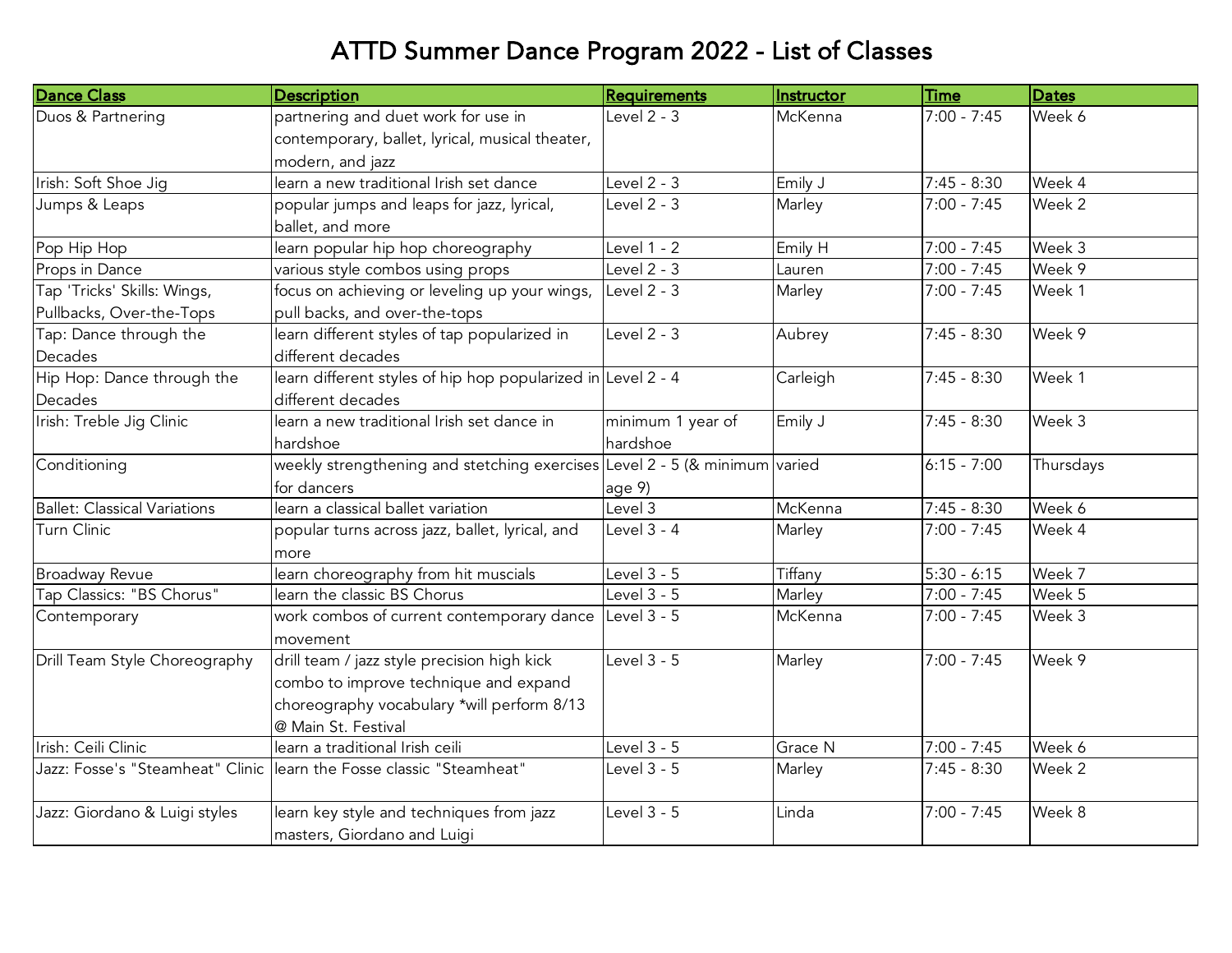| <b>Dance Class</b>             | Description                                                                      | <b>Requirements</b>    | Instructor | <b>Time</b>   | <b>Dates</b>         |
|--------------------------------|----------------------------------------------------------------------------------|------------------------|------------|---------------|----------------------|
| Lifts for Lyrical              | learn concepts of and key lifts for use in lyrical Level 3 - 5                   |                        | McKenna    | $7:45 - 8:30$ | Week 5               |
|                                | and more                                                                         |                        |            |               |                      |
| Beginning Tap for Adv. Dancers | jump into tap dance fundamentals (for those                                      | Level 3-5 & Adult      | Marley     | $6:15 - 7:00$ | Week 6               |
| & Adults                       | with dance experience and adults)                                                |                        |            |               |                      |
|                                | Ballet: Classical Pointe Variations  learn classical ballet variations en pointe | current Pointe II - IV | McKenna    | $7:00 - 7:45$ | Week 7               |
| Conditioning                   | weekly strengthening and stetching exercises Level 2 - 5 (& minimum varied       |                        |            | $6:15 - 7:00$ | Thursdays            |
|                                | for dancers                                                                      | age 9)                 |            |               |                      |
| Advanced JLT Skills            | drill team / jazz style precision high kick                                      | Level 4 - 5            | Lauren     | $7:00 - 7:45$ | Week 1               |
|                                | combos to improve technique and expand                                           |                        |            |               |                      |
|                                | choreography vocabulary                                                          |                        |            |               |                      |
| Floorwork                      | next level floorwork for modern,                                                 | Level 4 - 5            | Lauren     | $7:45 - 8:30$ | Week 6               |
|                                | contemporary, lyrical, and jazz                                                  |                        |            |               |                      |
| Pop Hip Hop                    | learn popular hip hop dances                                                     | Level 4 - 5            | Carleigh   | $7:45 - 8:30$ | Week 9               |
| Props in Dance                 | various style combos using props                                                 | Level 4 - 5            | Marley     | $7:45 - 8:30$ | Week 8               |
| Transitions: Rises & Falls in  | learn and practice transitions in and out of                                     | Level 4 - 5            | McKenna    | $7:45 - 8:30$ | Week 7               |
| floorwork                      | floorwork and within levels                                                      |                        |            |               |                      |
| Duos & Partnering              | partnering and duet work for use in                                              | Level 4-5              | McKenna    | $7:00 - 7:45$ | Week 2               |
|                                | contemporary, ballet, lyrical, musical theater,                                  |                        |            |               |                      |
|                                | modern, and jazz                                                                 |                        |            |               |                      |
|                                |                                                                                  |                        |            |               |                      |
| Irish Troupe                   |                                                                                  | by audition            | Emily J    | $5:00 - 6:30$ | Mondays              |
| Irish Troupe optional          |                                                                                  | by audition            | Emily J    | $6:30 - 7:00$ | Mondays              |
| conditioning                   |                                                                                  |                        |            |               |                      |
| Junior Company Class           |                                                                                  | by audition            | Marley     | $7:00 - 8:45$ | Mondays              |
| Junior Company Rehearsal       |                                                                                  | Jr Co                  | Marley     | $5:30 - 7:00$ | 6/14, 7/5, 7/12, 8/2 |
| Junior Company Apprentices &   |                                                                                  | Jr Co apprentices and  | Marley     | $6:15 - 7:00$ | 6/15, 6/29, 7/13     |
| Rookies                        |                                                                                  | new members only       |            |               |                      |
| <b>Reflections Rehearsals</b>  | rehearsals for our September wheelchair                                          | Cast Members only      | Linda      | $5:30 - 7:00$ | Tuesdays *some       |
|                                | fundraiser show                                                                  |                        |            |               | additional--see      |
|                                |                                                                                  |                        |            |               | separate schedule    |